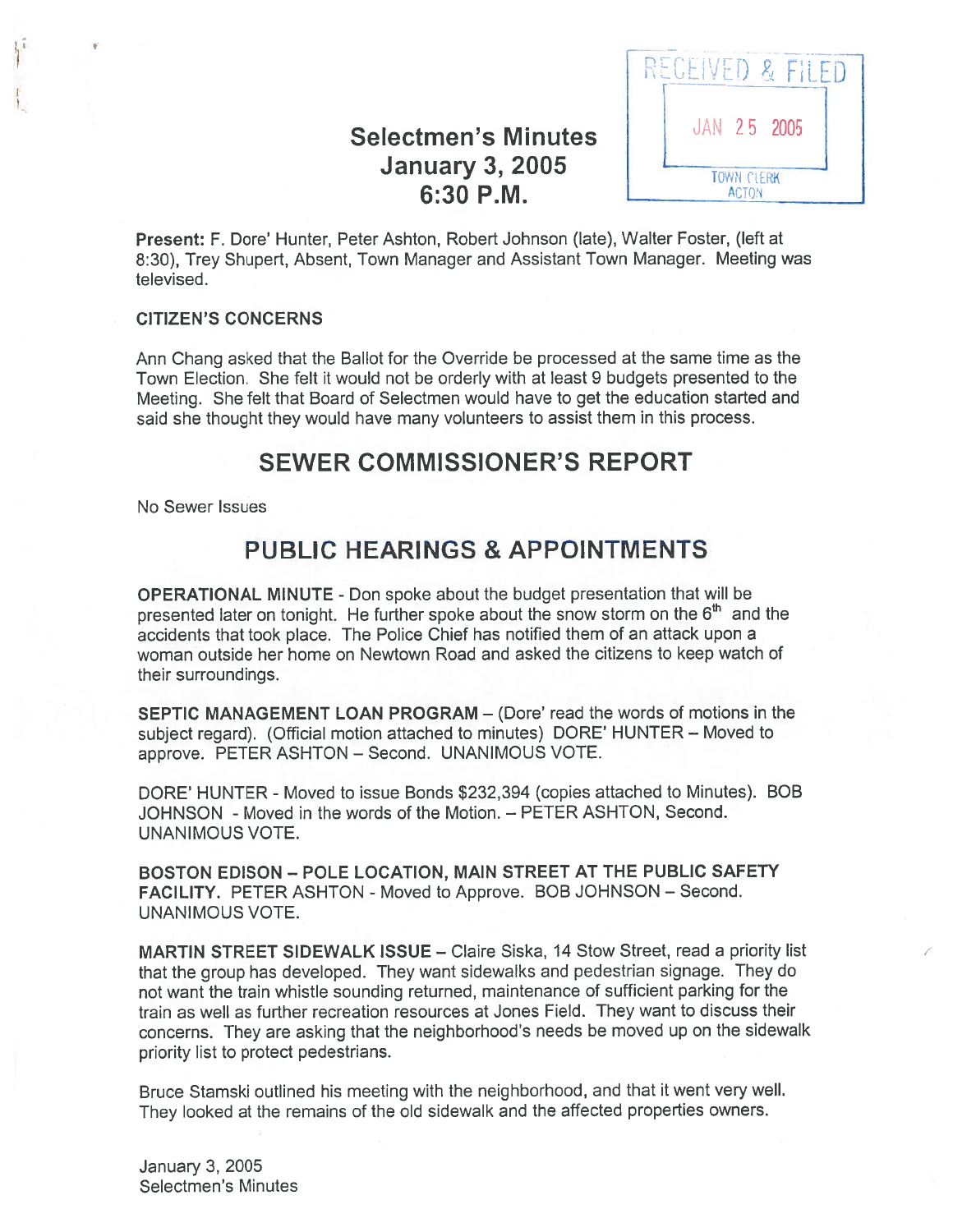Dote' asked the Police Chief how he felt about the placement on the sidewalk plan. He would like to have sidewalks, but felt we need to keep in mind other streets and other neighborhood needs. He also spoke about the need in other locations and the <sup>p</sup>lacement higher on the Sidewalk list. He would not object to the moving up of this area if that is what the Board wanted.

Bob Johnson said safety in that area is critical. He suggested that we ge<sup>t</sup> the right of way permission and easement issues under way. Bruce said that he felt that that would not be <sup>a</sup> problem.

Peter spoke about the two inter-related subjects and we cannot solve both. He asked about cost and trade off's. Bruce Stamski noted that he has been counting cars in South Acton and at the Fire station and has counted up to 90 cars. If the parking lot was expanded by those <sup>90</sup> cars he feels that due to economic concerns they would still par<sup>k</sup> in the free areas. He spoke about the wetlands and expansion. They need to explore this with Conservation Commission and to make <sup>a</sup> case that this would be <sup>a</sup> better situation. He feels we have the capability to make that change. It is doable but we need to presen<sup>t</sup> environmental impacts. Peter asked about the cost for the parking lot. For the sidewalks on Martin Street, drainage and if we do the work in house around \$33,000 and if we bid it out double that. He has not ye<sup>t</sup> come up with <sup>a</sup> figure for the parking expansion. Peter asked Chief Widmayer about the ranking of the sidewalk <sup>p</sup>lan and if he would suppor<sup>t</sup> the moving up on the list. He replied he would, however he is really concerned about High Street, Main Street and other dangerous locations. He noted the two fatalities had taken place on Willow Street.

Walter supported the moving up of Martin Street on the sidewalk priority list. He suggested they look in to the CPC for funding. He felt that funds for Recreational needs would be appropriate for funding under the CPC.

He also spoke about HDC and Historical needs that would also be appropriate for CPC Funding.

Dore' felt it would be unfair to vote to change and approve the list tonight as others may also have concerns.

Martin Gratz asked that the parking lot not be expanded.

Pam Fleetman noted close calls on Martin Street. She asked about police presence to deter speeders.

Christine Hanley had questions about the Assabet Rail trail, and parking concerns.

Anne Forbes wanted clarification that that the meeting with Bruce Stamski was not <sup>a</sup> Neighborhood Meeting. They still have many questions as <sup>a</sup> group.

BOB JOHNSON - Moved we move the Martin Street Sidewalk up on the Sidewalk list on the first year draft priority list. WALTER FOSTER - Second. UNANIMOUS VOTE.

FY06 BUDGET — Peter outlined the different budget scenarios. He spoke about the latest ALG update and uses for the \$350,000. Peter prepare<sup>d</sup> different <sup>B</sup> budget scenarios. He has tried to find <sup>a</sup> balance between personnel and other items in the budgets. He has tried to take the suggested methods of cuts from the Big Four. He felt

January 3, 2005 Selectmen's Minutes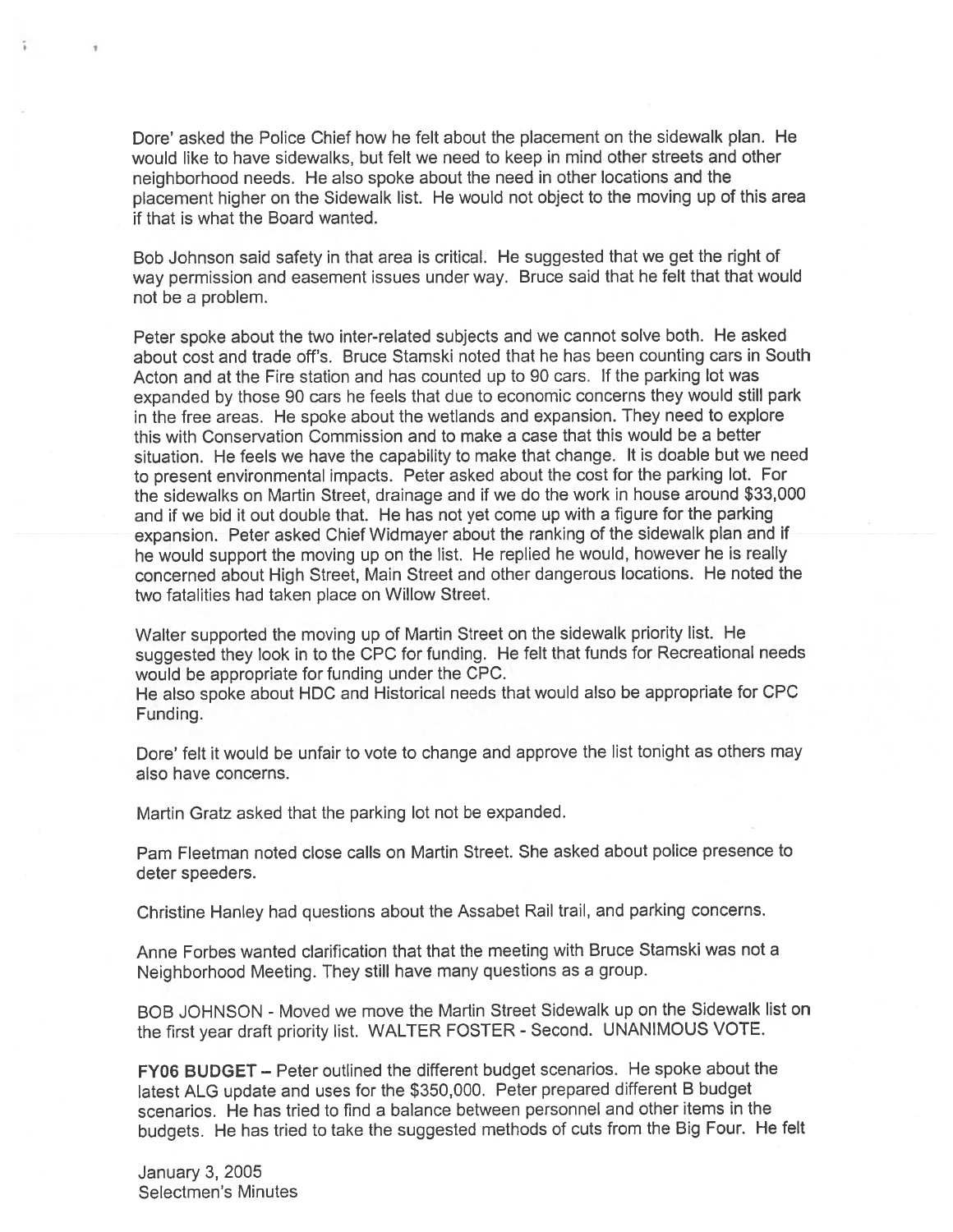we need to increase fees up to 25% where they are not statutorily controlled. He said we need to continue to look at efficiencies such as the back office Finance, Recreation and Community Education, and Highway with the Water District.

Dore' noted he would take the money from the Library. He felt we needed to hold the Town Engineer on board. He also suggested we take money from Finance Committee. He looked at Highway not paving, they will rely on Chapter 90 for po<sup>t</sup> holes. Recreation needs to suppor<sup>t</sup> its self and has to pay for itself. Dore' said there is no way we can protect Police and Fire.

Don confirmed that the Board want the major cuts to come from the Big Four.

Bob Johnson looked at the dismantling of Town Hall Departments. He felt it was not acceptable. Once you take out <sup>a</sup> department it is very hard to rebuild. He said that the major amounts need to come from the Big Four (Fire, Police, Highway and Acton Memorial Library).

Peter said staff has been very busy developing these cuts. He assured everyone that they have looked carefully at these issues.

Dote' felt we needed to suppor<sup>t</sup> the Senior Center and that is one service we need to preserve.

HABITAT FOR HUMANITY — Representatives of Habitat for Humanity asked the Town to donate the land at 74 River Street to them for construction of an affordable home. They would be fully responsible to meet all regulations both Town and State. They would have <sup>a</sup> deed restriction to assure that it remains affordable and it would add to our housing stock. They want the Board of Selectmen to suppor<sup>t</sup> the CPC funding at Spring Town Meeting in the amount of \$35,000.

Don said that it would need to be pu<sup>t</sup> out to bid and then to gran<sup>t</sup> the approvals and restrictions to Habitat for Humanity.

Peter spoke about some concerns he has. He supports the project. He asked how other towns handle the donation of property. She said that Ashburnham, Groton, Ayer and Maynard have worked with them successfully. Peter and Dore' suppor<sup>t</sup> placing the question on the warrant, but could not recommend the Article in the Warrant due to the fiscal situation.

Don asked Habitat for Humanity to submit an article to the Town Meeting. The Board suggested they increase their CPC request for funding. PETER ASHTON - Moved to place this on the warrant. BOB JOHNSON — UNANIMOUS VOTE.,

Anne Forbes asked that the group contact the HDC to go over regulations regarding building in the District.

ACTON HOUSING AUTHORITY — Don gave an overview of the ACHC taking over the administrative suppor<sup>t</sup> of their committee. Betty is retiring and they don't feel they can continue to suppor<sup>t</sup> an outside board. It is an issue that the AHA is not going to be able to suppor<sup>t</sup> the ACHC activities. Betty's concerns are about the chaos of having <sup>a</sup> new job and ACHC duties, she noted it would be very difficult to someone having manage

January 3, 2005 Selectmen's Minutes

 $\mathbf{A}^{\prime}$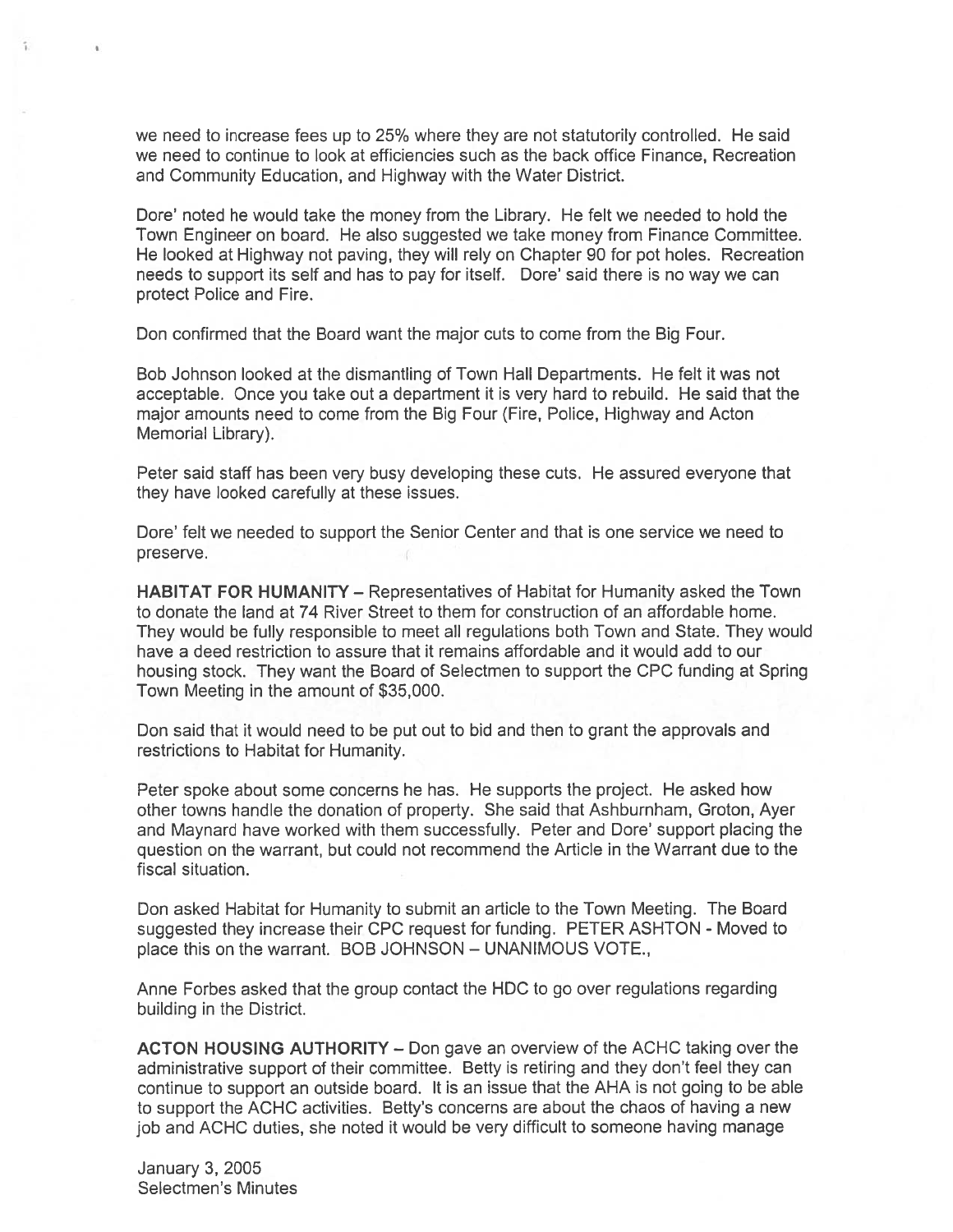both. ACHC will need office space, and it is something that we may be able to work out. PETER ASHTON — Moved to suppor<sup>t</sup> ACHC's funding reques<sup>t</sup> to CPC. BOB JOHNSON — Second. UNANIMOUS VOTE.

FAULKNER MILL SITE PLAN SPECIAL PERMIT #09/24/04-399, 4 HIGH STREET — CONTINUED FROM 12/13/04 — The petitioner's engineer asked that the plan be continued to January 24, 2005 at 8:00.

# SELECTMEN'S BUSINESS

### OTHER BUSINESS

Ÿ.

Peter is representing the Walter. They are meeting with the Democratic Town Committee at 6:00 at the Continental Café on Spruce Street on the 9<sup>th</sup>, to continue the State of the State discussions. All are welcome.

# CONSENT AGENDA

BOB JOHNSON — Moved to approve. — PETER ASHTON - Second. UNANIMOUS VOTE

# TOWN MANAGER'S REPORT

### EXECUTIVE SESSION

PETER ASHTON —Move to go into Executive Session for the purpose of discussing Contract Negotiations, to return to regular meeting. — Second. Roll Call was taken, Hunter, Ashton, Foster ( Shupert and Johnson absent) All AYES,

ristine Joyce Clerk

Recording Clerk

Date

January 3, 2005 Selectmen's Minutes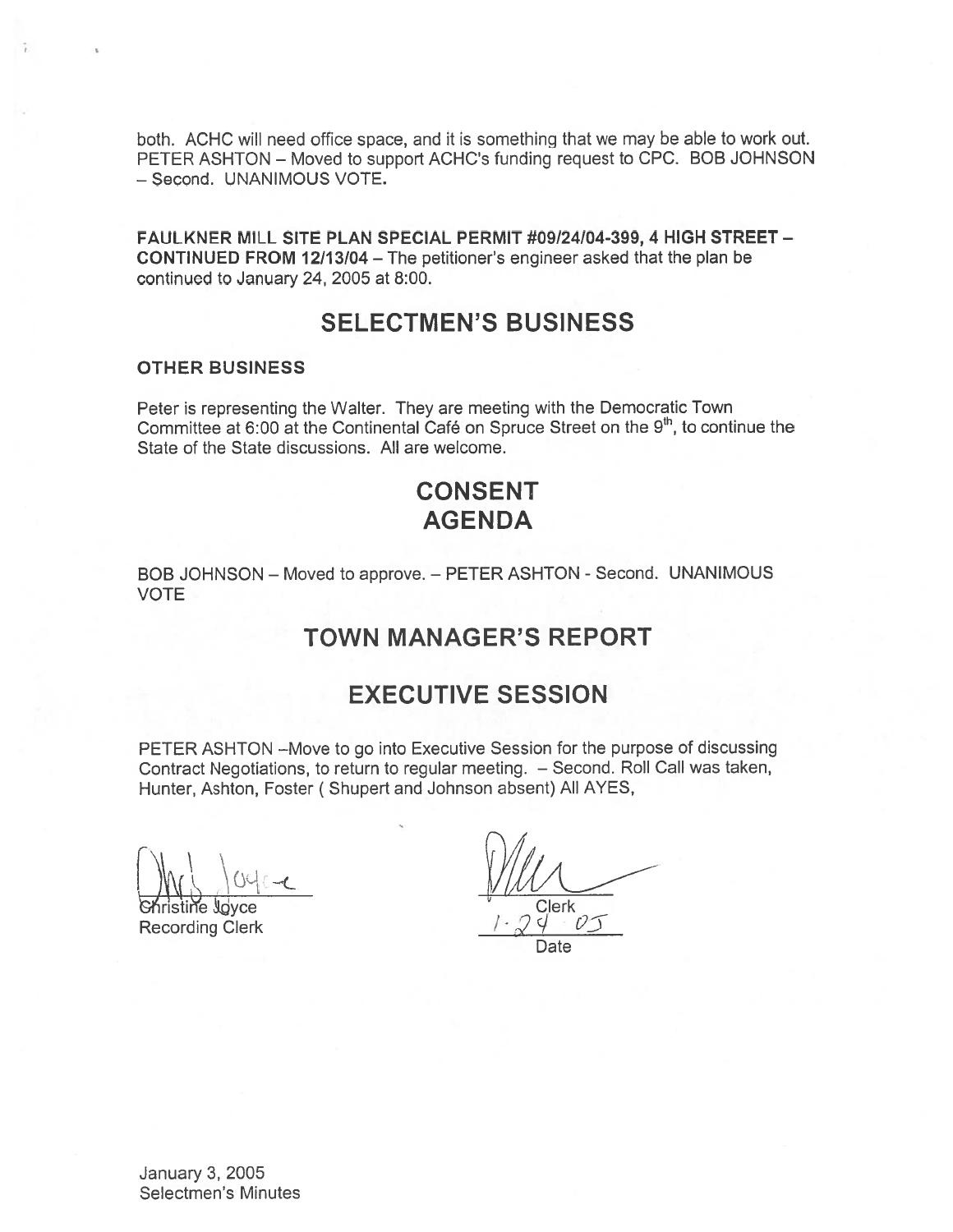December 30, 2004

TO: Board of Selectmen, Sewer Commissioners

£

FROM: F. Dore' Hunter, Chairman REVISED AGENDA

SUBJECT: Selectmen and Sewer Commissioners' Report

# JANUARY 3, 2005 6:30 P.M.

- I CITIZENS' CONCERNS
- II SEWER COMMISSIONERS' BUSINESS
- III PUBLIC HEARINGS & APPOINTMENTS
	- 6:30 EXECUTIVE SESSION
- 1. 7:02 OPERATIONAL MINUTE The Town Manager will <sup>g</sup>ive the Board <sup>a</sup> brief update on various topics.
- 2. 7:05 SEPTIC LOAN PROGRAM AUTHORIZATION The Finance Director will be in requesting Board approva<sup>l</sup> for the Septic Program Loan.
- 3. 7:10 BOSTON EDISON POLE LOCATION HEARING, MAIN STREET AT PUBLIC SAFETY FACILITY — Enclosed <sup>p</sup>lease find materials in the subject regard, for Board consideration.
- 4. 7:15 MARTIN STREET SIDEWALK DISCUSSION, (continued from Citizens Concerns of December 13.) Enclosed <sup>p</sup>lease find materials in the subject regard, for Board consideration.
- 5. 7:45 FY06 BUDGET DISCUSSION Enclosed <sup>p</sup>lease find materials in the subject regard, for Board consideration.
- 6. 8:15 HABITAT FOR HUMANiTY Enclosed <sup>p</sup>lease find materials in the subject regard, for Board consideration.
- 6A 8:30 ACTON HOUSING AUTHORITY Mrs. McManus will be in to discuss future staffing of the Acton Community Housing Corporation.
- 7. 8:45 FAULKNER MILL SITE PLAN SPECIAL PERMIT / SPECIAL PERMIT, #09/24/04-399,4 HIGH STREET— (continued from December13 meeting) Enclosed <sup>p</sup>lease find materials in the subject regard, for Board consideration.
- IV SELECTMEN'S BUSINESS
- 8. OTHER BUSINESS
- V CONSENT AGENDA

1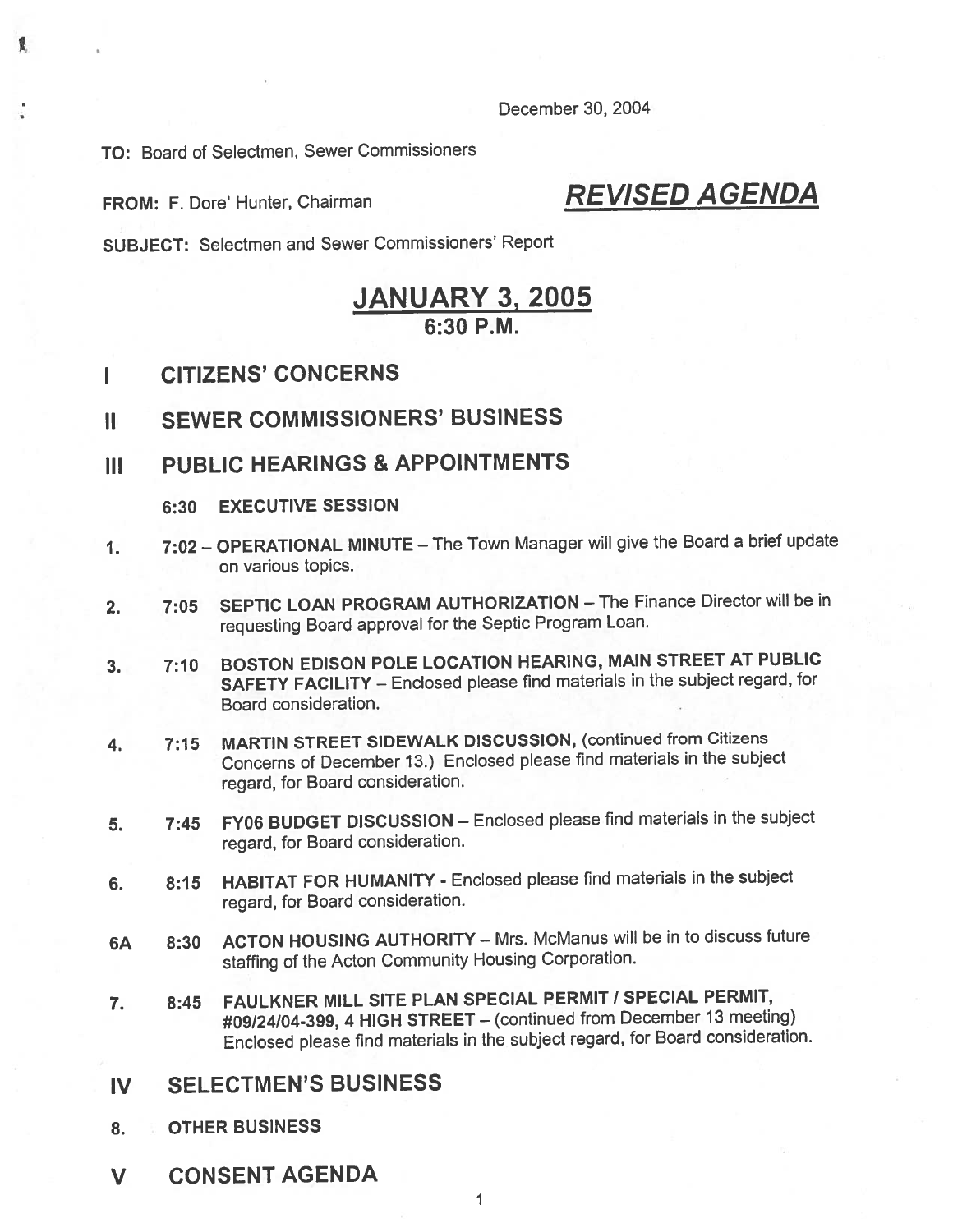9. ACCEPT MINUTES — Enclosed please find Minutes of the December 13, 2004 Selectmen's meeting, for Board consideration.

10. ACCEPT GIFT— Enclosed <sup>p</sup>lease find <sup>a</sup> reques<sup>t</sup> for acceptance of the following <sup>g</sup>ifts for Winterfest 2005 at NARA Park: Life Care Centers of America, \$50.00 Gallant Insurance Agency, \$200.00 Butter Brook Farm, \$25.00.

11. ACCEPT GIFT — Enclosed please find <sup>a</sup> reques<sup>t</sup> for acceptance of the gift of mileage from Dean Charter, for Board consideration.

12. ACCEPT GIFT— Enclosed <sup>p</sup>lease find <sup>a</sup> reques<sup>t</sup> for acceptance of <sup>a</sup> donation of \$130.00 from the Juniper Ridge Book Club to the West Acton Citizens' Library, for Board consideration.

13. BETSY BALL, GEORGIA WHITNEY FUND — Enclosed please find <sup>a</sup> confidential reques<sup>t</sup> for funds from the Director of the Council on Aging, for Board consideration.

14. COMMITTEE APPOINTMENT, TRANSPORTATION ADVISORY COMMITTEE — Enclosed <sup>p</sup>lease find <sup>a</sup> Volunteer Application from Antonio Santoro for appointment to the TAC as an Associate Member with <sup>a</sup> term ending 6/31/05, for Board consideration.

15. SITE PLAN SPECIAL PERMIT #01/03/01 -365 AMENDED, 55 KNOX TRAIL — Enclosed <sup>p</sup>lease find materials in the subject regard, for Board consideration.

### VI TOWN MANAGER'S REPORT

### VII EXECUTIVE SESSION

Ł.

16. There will be <sup>a</sup> need for Executive Session (6:30 P.M.)

### ADDITIONAL INFORMATION

Enclosed <sup>p</sup>lease find additional correspondence that is strictly informational and requires no Board action.

### FUTURE AGENDAS

To facilitate scheduling for interested parties, the following items are scheduled for discussion on future agendas. This IS NOT <sup>a</sup> complete Agenda.

Jan. <sup>24</sup> —O'Natural's Liquor License Change, Class II Used Car Non-Display License Feb 7 Feb 28 March 14/28 April 4

#### GOALS 2004-2005

1. Produce Morrison Farm Development Master Plan (Bob/Walter)

2. Improving Inter Board Communication (Dore')

### GOALS carried forward

3. Monitor Labor Negotiations (Peter/Trey)

- 4. Improve Communication with Town Boards (ALL)
- 5. Revisit <sup>2020</sup> <sup>p</sup>lanning process for direction to make this process more beneficial towards implementation of long-term vision, and to ge<sup>t</sup> <sup>a</sup> first roug<sup>h</sup> cut of what happens next year before school is out for the summer (Trey/Peter)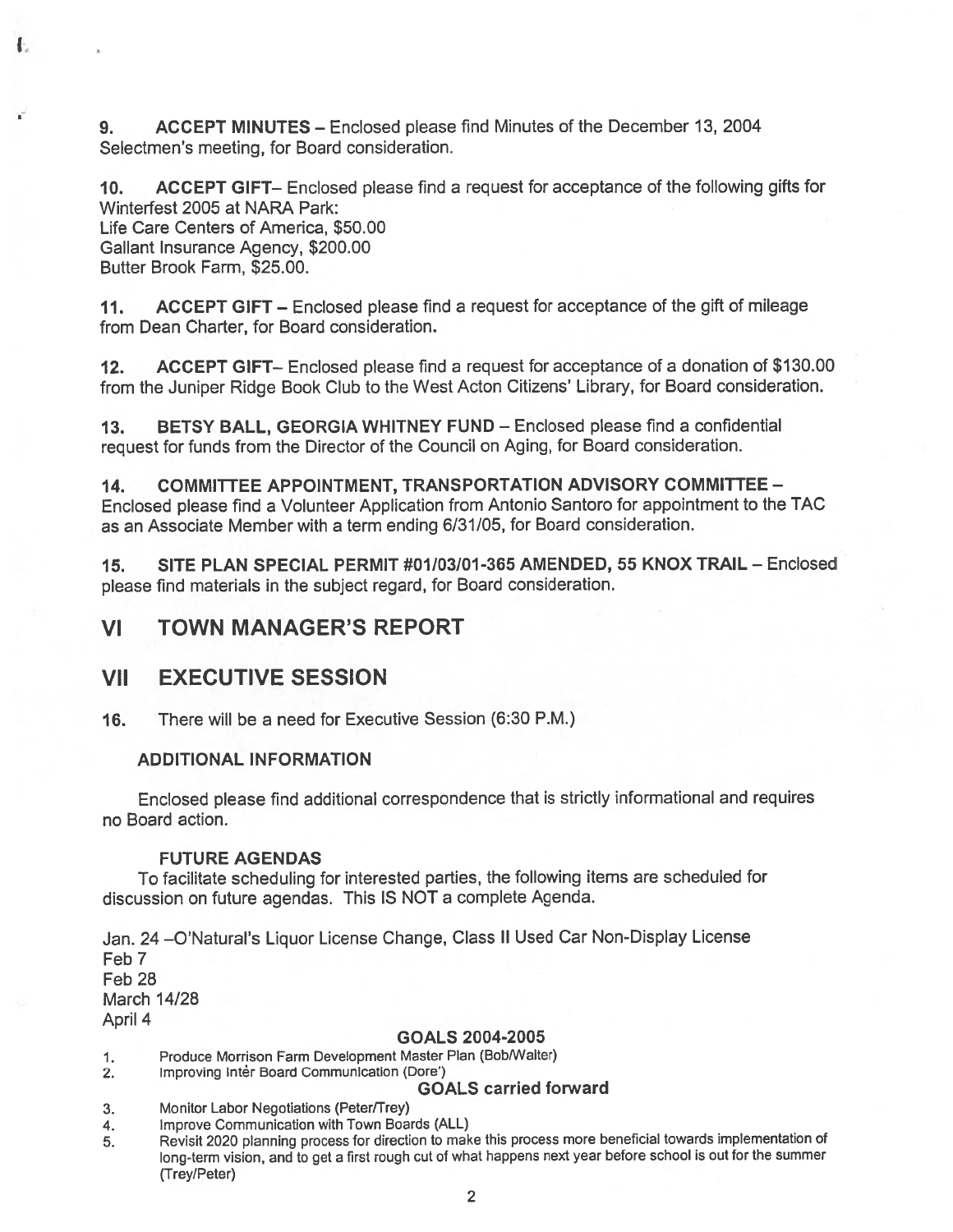- 6. ALG process be used for purpose of Budget Planning for FY05 (Dore/Peter)
- 7. Process Planning for Life after NESWC" (Bob)

 $\mathbf{L}$ 

 $\vee$ 

- 8. Joint IT process-organizational change (Walter/Dote')
- 9. Middlesex Pension Alternatives (Walter/Trey)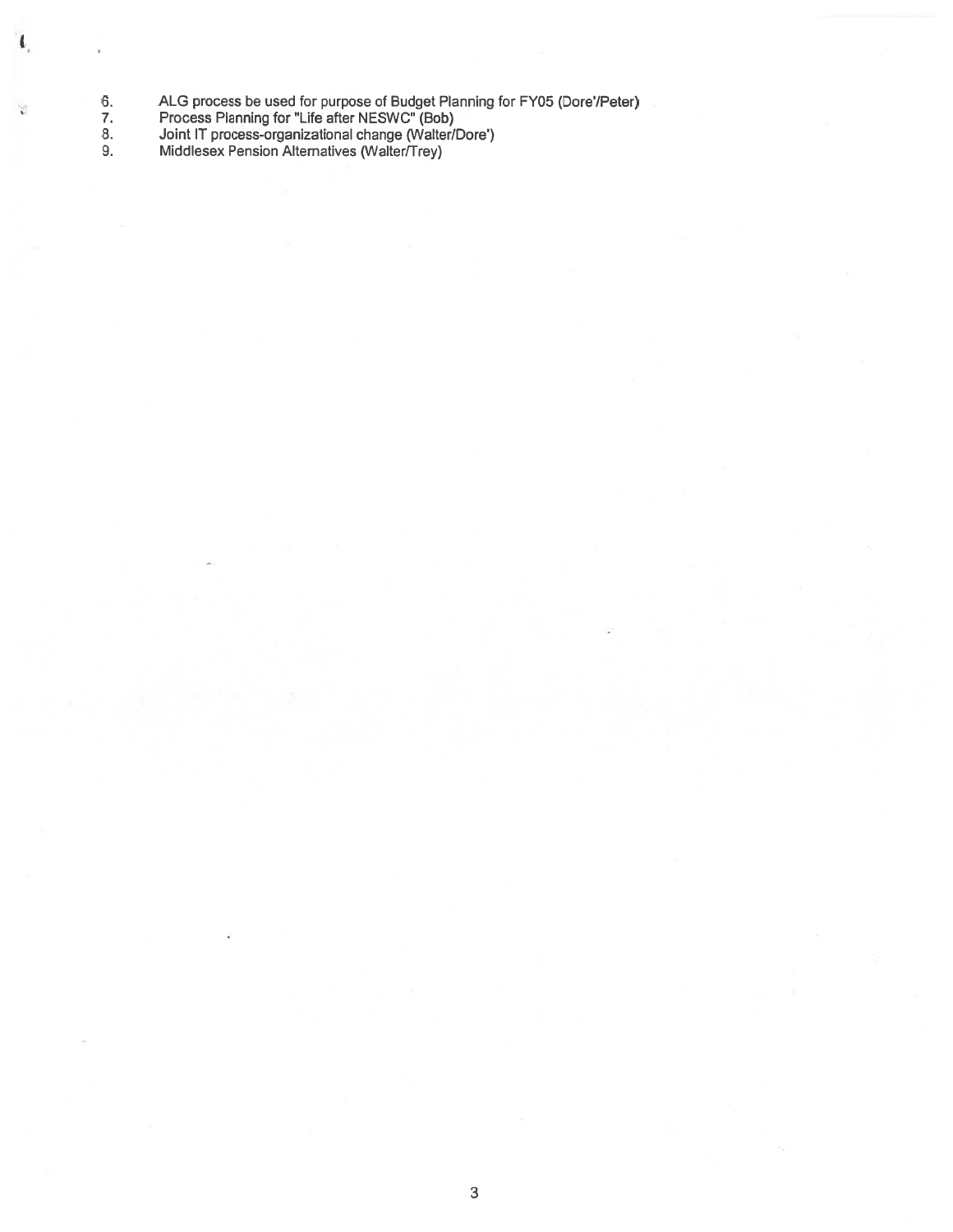I, the Clerk of the Board of Selectmen of the Town of Acton, Massachusetts, certify that at a meeting of the board held January 3, 2005, of which meeting all members of the board were duly notified and at which a quorum wa appears upon the official record of the board in my custody:

4

VOTED (1) That the vote of the board taken May 9, 2000 relating to the community septic management loan program (the "Project") is hereby rescinded;

- (2) That the Town shall issue a bond or bonds in an aggregate principal amount not to exceed \$200,000 (the "Bonds") pursuant to Chapters 29C and 111 of the General Laws and a vote of the Town passed April 9, 1997 (Article 21), for the Project;
- (3) That in anticipation of the issuance of the Bonds the Treasurer is authorized to issue an interim loan note or notes (the "Notes") from time to time in an aggregate principal amount not to exceed \$200,000;
- (4) that each Bond or Note shall be issued as <sup>a</sup> single registered security, and sold to the Massachusetts Water Pollution Abatement Trust (the "Trust") at <sup>a</sup> price determined pursuant to the Loan Agreement;
- (5) that the Treasurer is authorized to determine the date, the form, the maximum interest rate and the principal maturities of each Bond and Note, and to execute <sup>a</sup> Loan Agreement or Agreements with the Trust with respect to the sale of the Bonds and Notes, such date, form and maturities and the specific interest rate or rates of the Bonds and Notes to be approved by a majority of the Board of Selectmen and the Treasurer and evidenced by their execution of the Bonds or Notes;
- (6) that all action taken to date by the Town and its officers and agents to carry out the Project and its financing, including the execution of any loan agreement by the Treasurer, are hereby ratified, approved and confirmed; and
- (7) that the Treasurer and the other appropriate Town officials are each hereby authorized to take any and all actions necessary and convenient to carry out the provisions of this vote, including execution and delivery of the Loan Agreement or Agreements and the Project Approval Certificate and Regulatory Agreement or Agreements relating to the Project.

<sup>I</sup> further certify that the vote was adopted at <sup>a</sup> meeting open to the public, that no vote was taken by secret ballot, that notice stating the place, date and time of the meeting was filed with the Town Clerk and a copy thereof posted in the office of the Town Clerk or on the principal official bulletin board of Sundays and legal holidays, prior to the time of the meeting and remained so posted at the time<br>of the meeting, that no deliberations or decision in connection with the sale of the Bonds or<br>Notes were taken in executive se available to the public promptly and remains available to the public, all in accordance with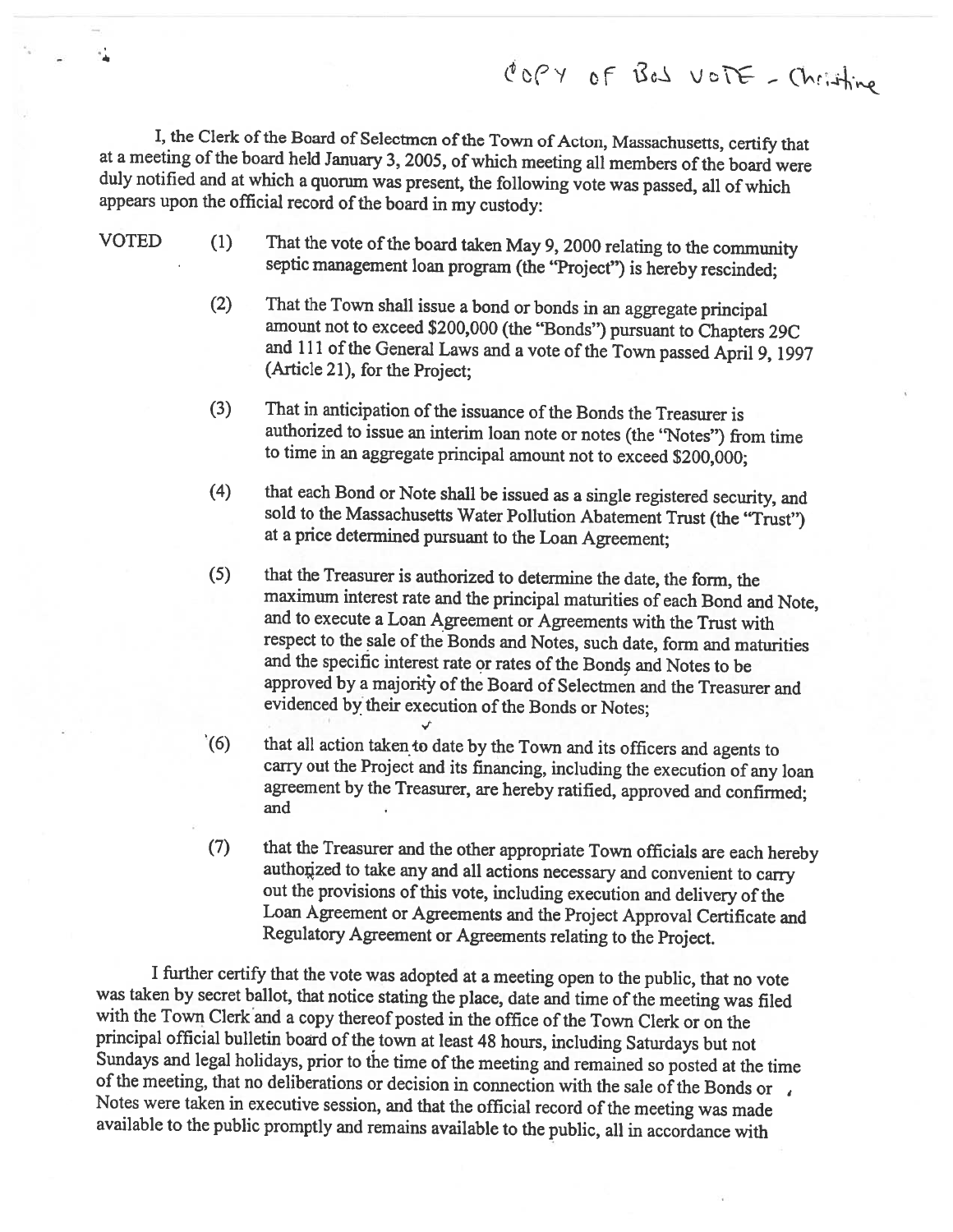G.L. c.39, s.233 as amended. <sup>I</sup> further certify that the vote has not been amended, supplemented or revoked and remains in effect on this date.

Dated: January 3, 2005

/

Clerk of the Board of Selectmen

 $\mathcal{N}_\mathrm{c}$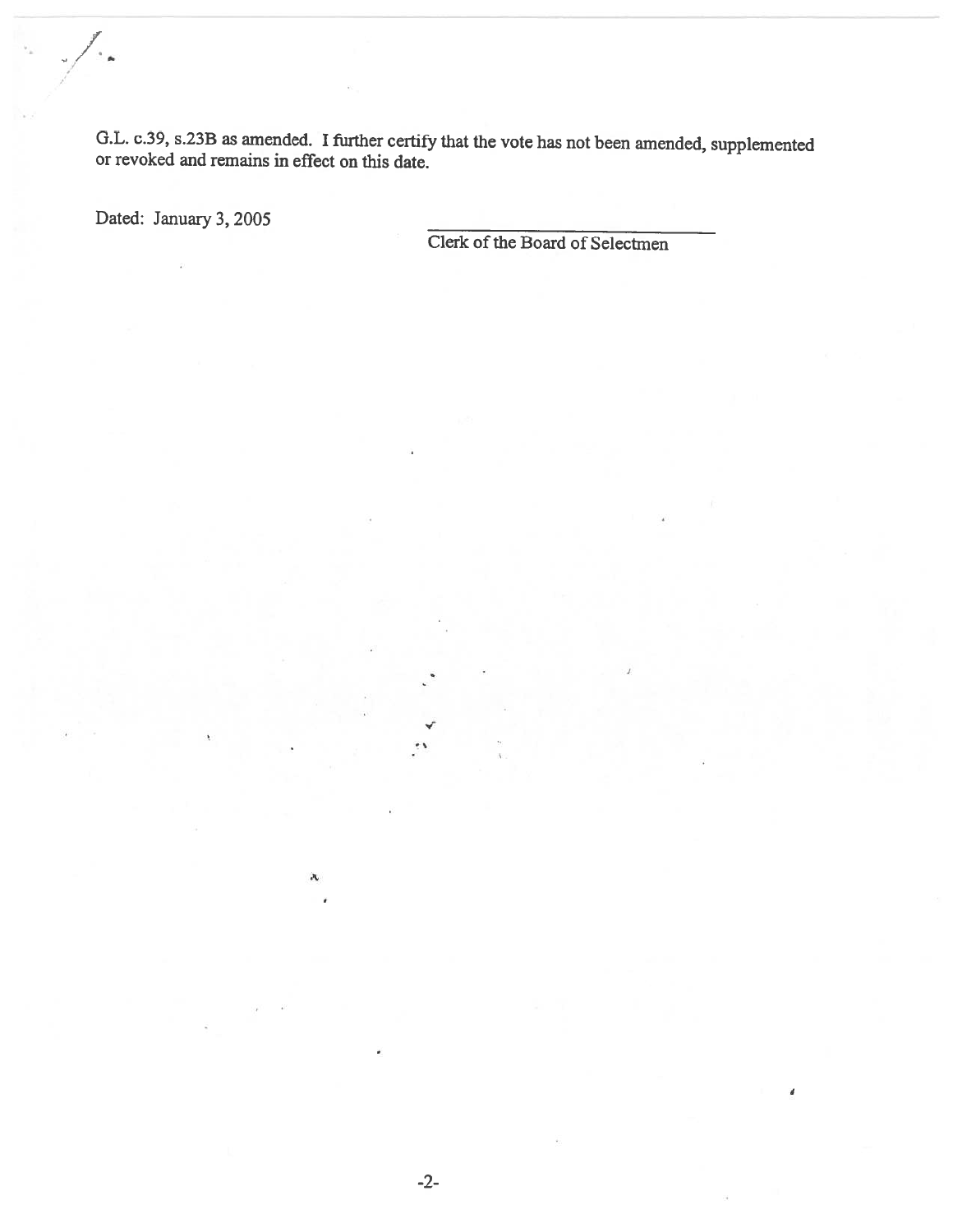C'OPY OF BOS VOTE FOR CHRISTINF

I, the Clerk of the Board of Selectmen of the Town of Acton, Massachusetts, certify that<br>at a meeting of the board held January  $\frac{3}{2}$ , 2005, of which meeting all members of the board<br>were duly notified and at which a

- VOTED: (1) That the Town shall issue a bond or bonds in an aggregate principal<br>amount not to exceed \$232,394 (the "Bonds") pursuant to Chapters 29C<br>and 44 of the General Laws and a vote of the Town passed April 4, 2000<br>(Ar Massachusetts Water Pollution Abatement Trust (the "Trust") for the water pollution control facility project identified in such vote (the "Project");
	- (2) that each Bond shall be issued as <sup>a</sup> single registered security, and sold to the Massachusetts Water Pollution Abatement Trust (the "Trust") at <sup>a</sup> price determined pursuant to the Loan Agreement;
	- (3) that the Treasurer is authorized to determine the date, the form, the maximum interest rate and the principal maturities of each Bond, and to execute a Loan Agreement (or Agreements) with the Trust with respect to the sale of the Bonds, such date, form and maturities and the specific<br>interest rate or rates of the Bonds to be approved by a majority of the<br>Board of Selectmen and the Treasurer and evidenced by their execution of<br>the Bo
	- (4) that all action taken to date by the Town and its officers and agents to carry out the Project and its financing, including the execution of any loan commitment or agreement by the Treasurer, are hereby ratified, approved and confirmed; and
	- (5) that the Treasurer and the other appropriate Town officials are each hereby authorized to take any and all actions necessary and convenient to carry out the provisions of this vote, including execution and delivery of

I further certify that the vote was adopted at a meeting open to the public, that no vote was taken by secret ballot, that notice stating the place, date and time of the meeting was filed with the Town Clerk and a copy thereof posted in the office of the Town Clerk or on the principal official bulletin board of Sundays and legal holidays, prior to the time of the meeting and remained so posted at the time<br>of the meeting, that no deliberations or decision in connection with the sale of the Bonds were<br>taken in executive session, an